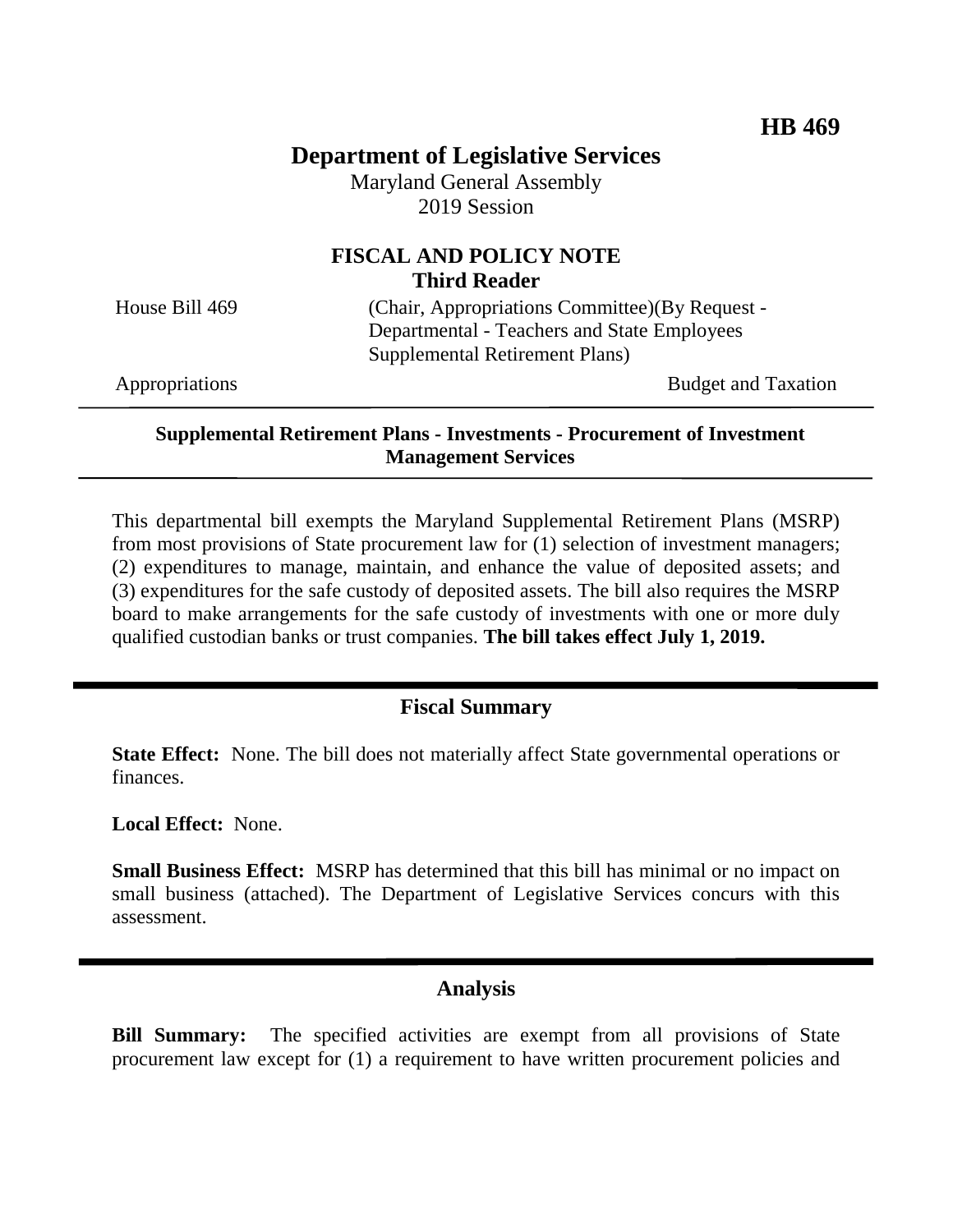procedures subject to annual review by the Board of Public Works and (2) the State's minority business enterprise preference program.

Services and service providers whose procurement is exempt from State procurement law must be selected in accordance with the statements of investment policy adopted by the board from time to time.

**Current Law:** Title 35 of the State Personnel and Pensions Article establishes the Teachers' and State Employees' Supplemental Retirement Plans and a board of trustees to administer them. The board of trustees has the responsibility of administering the State's:

- Deferred Compensation Program pursuant to Internal Revenue Code (IRC) Section 457;
- Tax-deferred Annuity Program for Educational Employees under IRC Section 403(b);
- Savings and Investment Program under IRC Section 401(k); and
- Employer Matching Plan under IRC Section 401(a).

MSRP staff provides education programs and support information to State employees and human resources personnel in State agencies. These efforts are designed to create awareness among State employees of the need and mechanisms available to save for their own retirement. Staff also supports the board's work in selecting investment options and overseeing the operation.

MSRP finances operations through a fee imposed on members' accounts based on a percentage of assets in the plans and a flat-rate monthly charge. In fiscal 2019, the board fee is composed of a 0.05% asset fee and a monthly per account charge of \$0.50 on every account with at least \$500 (except for 401(a) match plan accounts). The board currently contracts with Nationwide Retirement Solutions, Inc. (Nationwide) for plan administration. The Nationwide contract, renewed through December 31, 2019, requires a management fee of 0.09% of assets. Therefore, the reported total participant fee is 0.14% of plan assets and a \$0.50 charge on specified accounts on an annual basis.

**Background:** The MSRP board has made a decision to make available to its members some lower-cost investment options, including collective investment trusts (CITs), consistent with the updated Investment Policy document. According to Investopedia.com, CITs are operated by a bank or trust company and handle a group of pooled trust accounts. The primary objective of a CIT is to lower costs through economies of scale. Pooled funds are grouped into a master trust account controlled by the bank, which enables the bank to minimize operational and administrative expenses.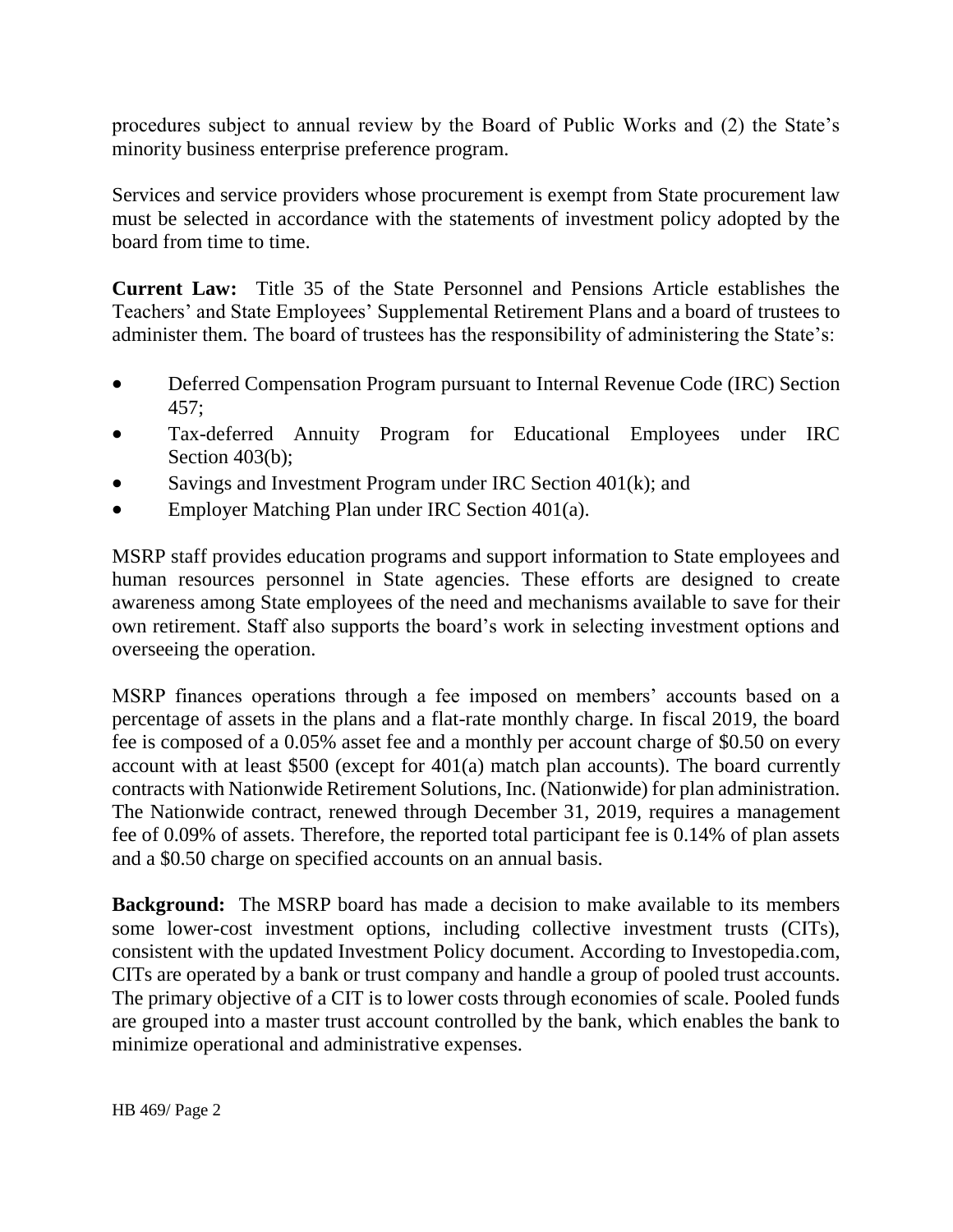MSRP advises that State procurement law has inhibited the timely evaluation, selection, and negotiation of contracts for CITs and other investment management services. The State Retirement Agency and the Maryland 529 Plans, among other entities, are exempt from State procurement law for the selection of investment management services.

# **Additional Information**

**Prior Introductions:** None.

**Cross File:** None.

**Information Source(s):** State Retirement Agency; Maryland Supplemental Retirement Plans; Investopedia.com; Department of Legislative Services

| <b>Fiscal Note History:</b> | First Reader - February 8, 2019 |
|-----------------------------|---------------------------------|
| an/vlg                      | Third Reader - March 1, 2019    |

Analysis by: Michael C. Rubenstein Direct Inquiries to:

(410) 946-5510 (301) 970-5510